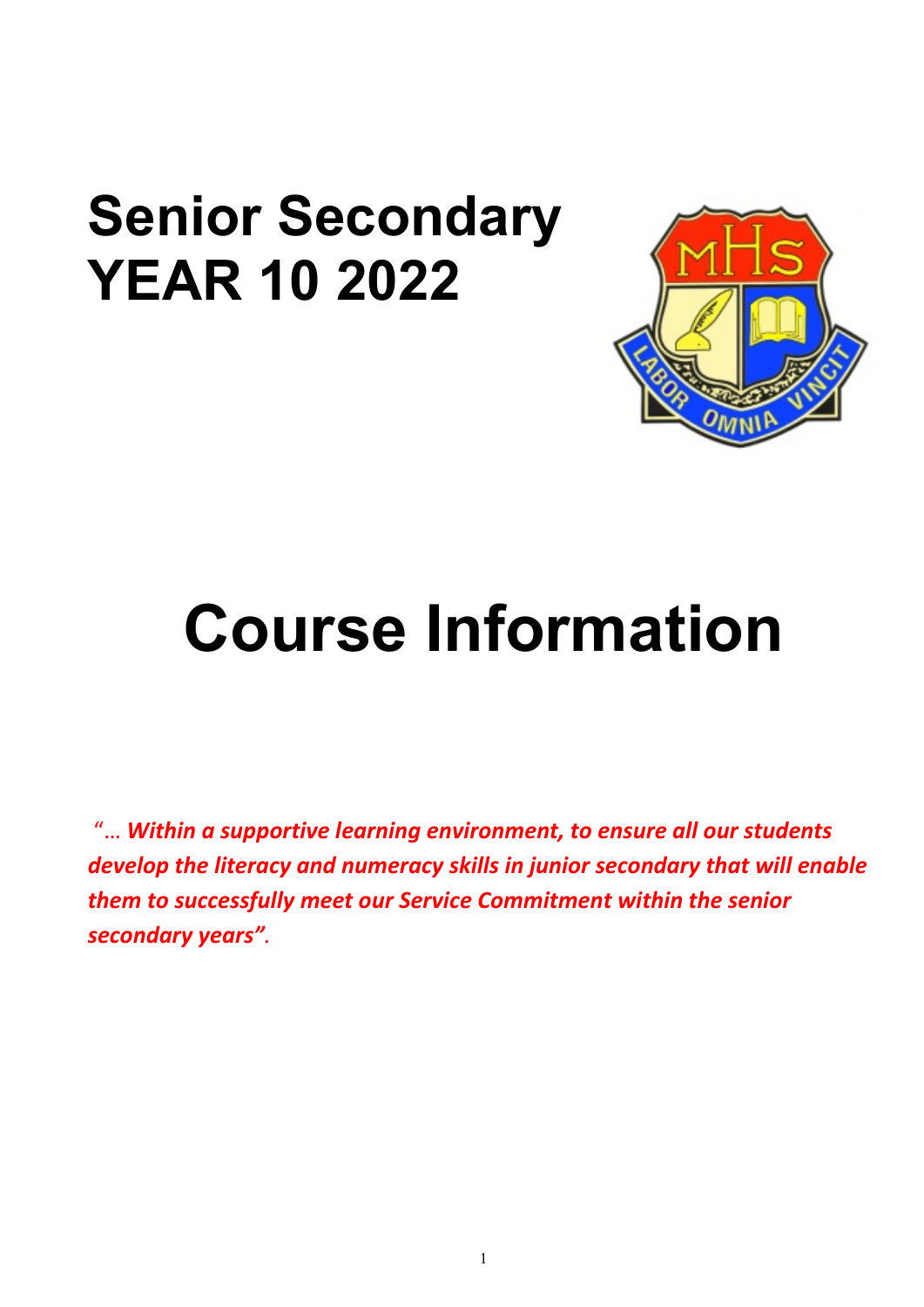# **Contents**

| <b>Subject Information</b>                 |          |
|--------------------------------------------|----------|
| <b>Core Subjects</b>                       |          |
| <b>Electives Subjects</b>                  |          |
| • Industrial Technology & Manufacturing 18 | 19<br>20 |
|                                            |          |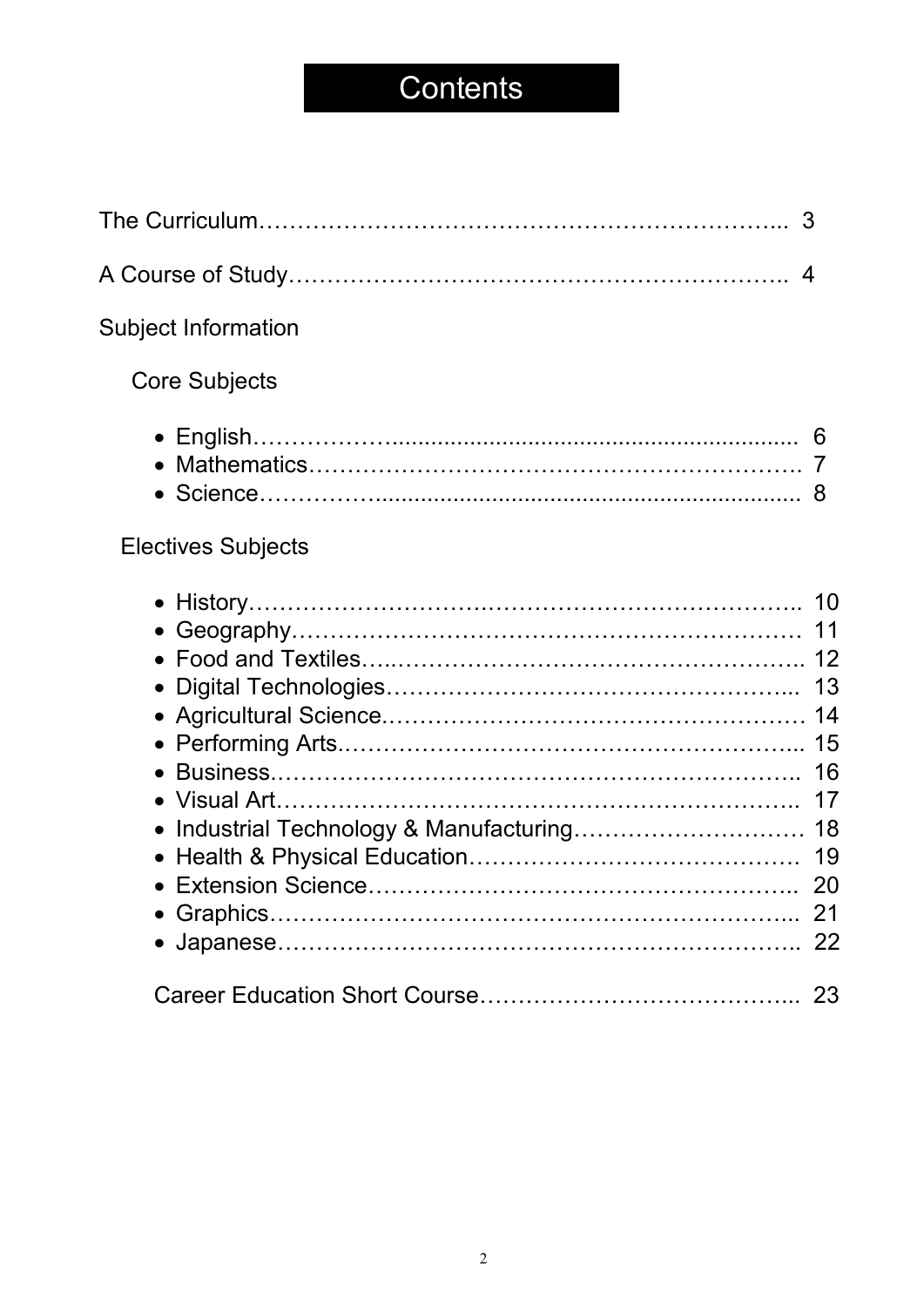# Senior Secondary - Year 10 The Curriculum

At Malanda State High School, Senior Secondary education starts in Year 10. The focus in the senior school is our Service Commitment. This means that students will follow career pathways that will lead them to one of the following outcomes:

- o Obtaining an ATAR and entering University
- o Identifying a clear Applied subject pathway to employment
- $\circ$  Arranging for paid employment of 25+ hours / week
- o Establishing pathways for some students with special needs.

During Year 10, students will engage in career planning to assist them in identifying suitable pathways.

The Curriculum in Year 10 is based on the Core + Electives model. All students will be studying the Core subjects.

Students will have the opportunity to select Elective subjects*.* Each of the elective subjects are designed to lead into a Year 11 subject, where offered. By studying a subject in Year 10, students should have a solid foundation for when they commence their studies in Year 11.

# **Australian Curriculum (Core)**

Malanda High is implementing core elements of the Australian Curriculum, and modifying where appropriate to our local context. This curriculum emphasises the importance of knowledge, understanding and skills of learning areas as the basis for a curriculum designed for 21st century learning.

The Australian Curriculum describes a learning entitlement for each Australian student that provides a foundation for successful, lifelong learning and participation in the Australian community. The Australian Curriculum acknowledges the changing ways in which young people will learn and the challenges that will continue to shape their learning in the future.

The Australian Curriculum is being developed progressively. It will eventually be developed for all learning areas.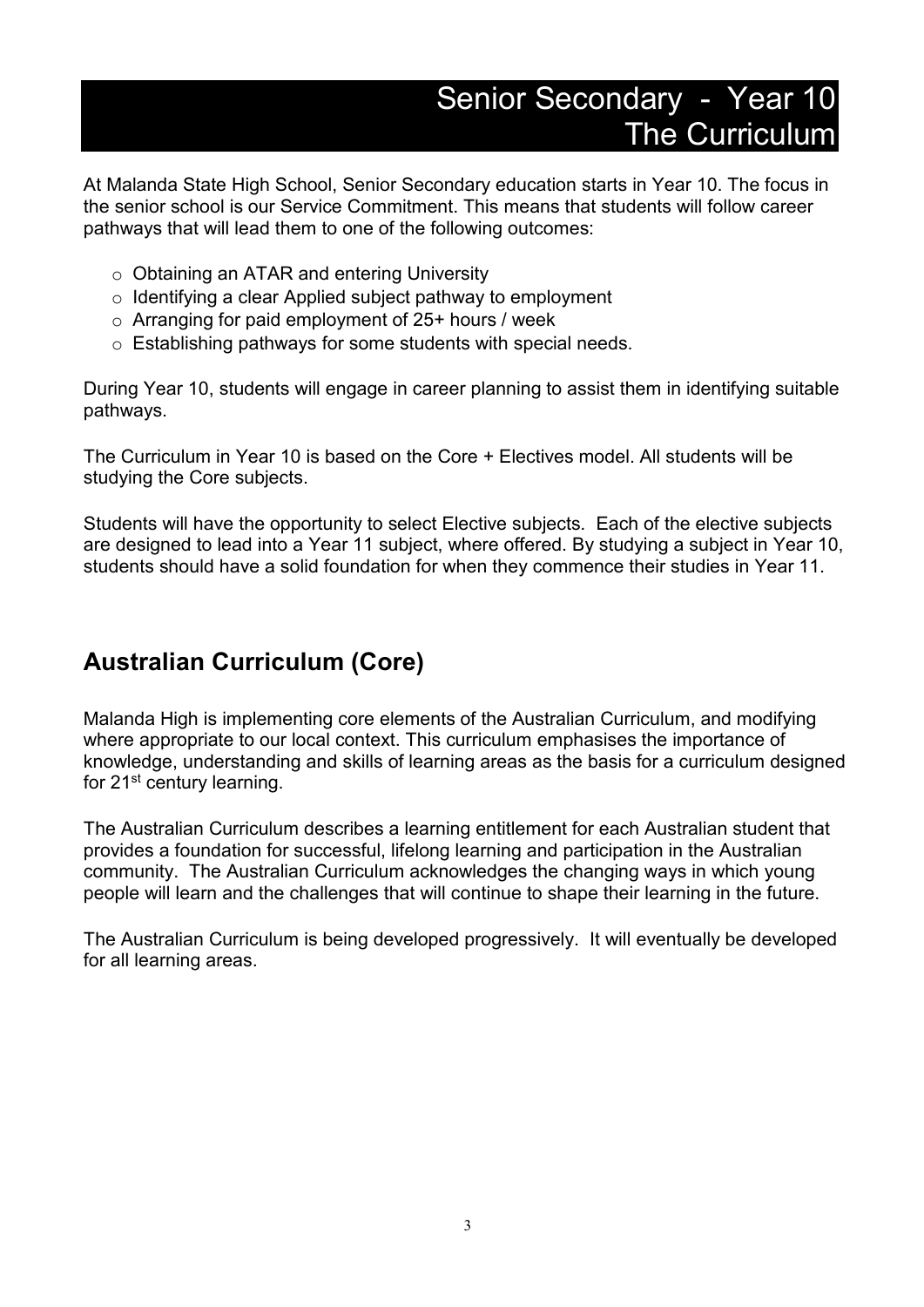# A COURSE OF STUDY

# **What does this mean?**

- Core subjects are English, Mathematics and Science these subjects must be studied by all Year 10 students.
- Elective subjects are the courses that students may choose to study. These are organised as full year units. Students are expected to remain in the elective for the entire year.
- Students are encouraged to choose electives that they are interested in continuing to study in Year 11.
- In Year 10, all students will study 7 subjects in each semester comprising:
	- $\circ$  3 Core subjects English, Maths, Science
	- o 3 Electives
	- o Career Education Short Course

# Subject Charges

Subject charges for 2022 are still being finalised. Some subjects will attract subject fees and resource lists will be sent out at the end of 2021.

Please note that students with outstanding fees from previous years may not be permitted to participate in fee paying subjects until a payment plan is in place or fees are paid in full.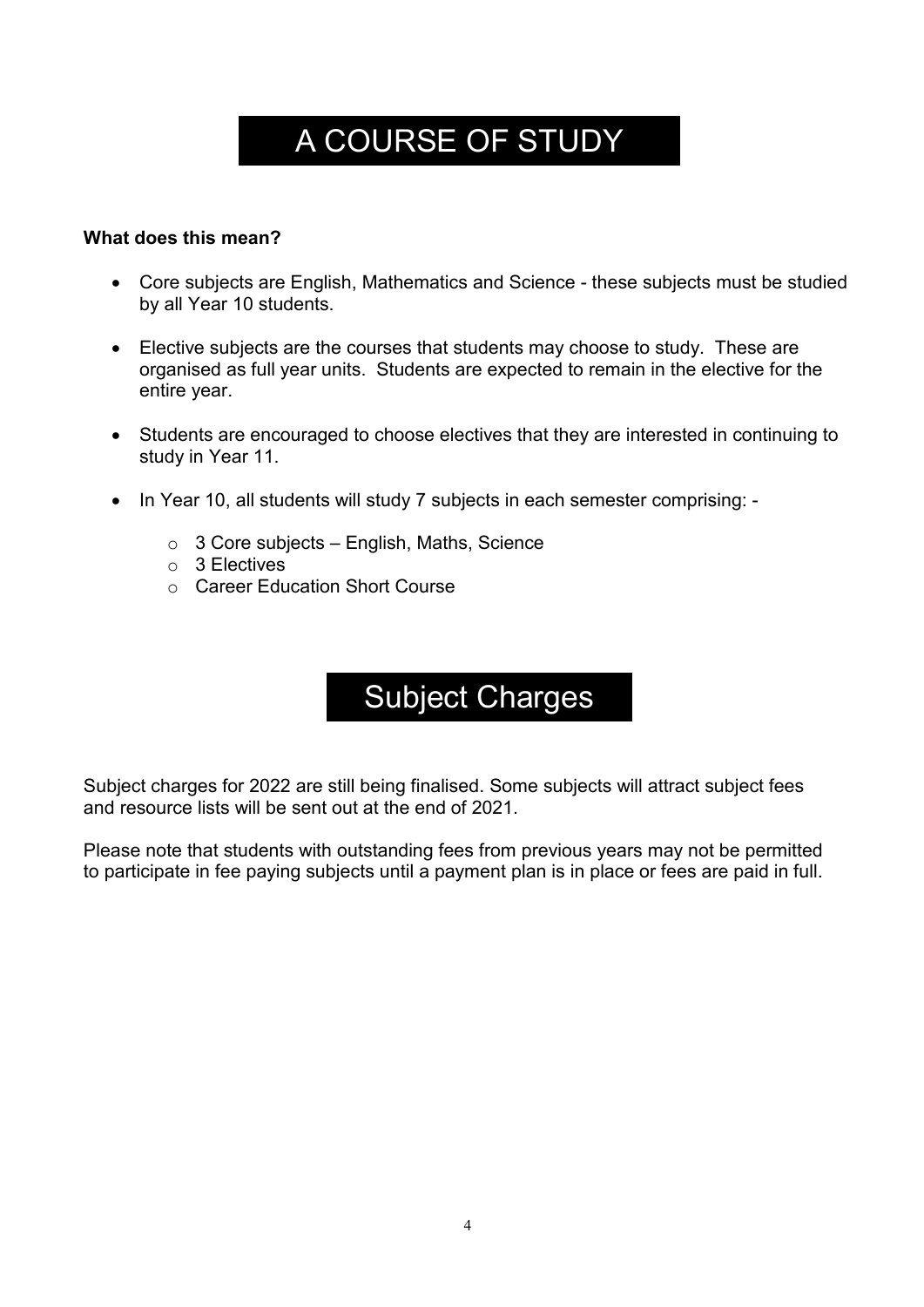# **Core Subjects**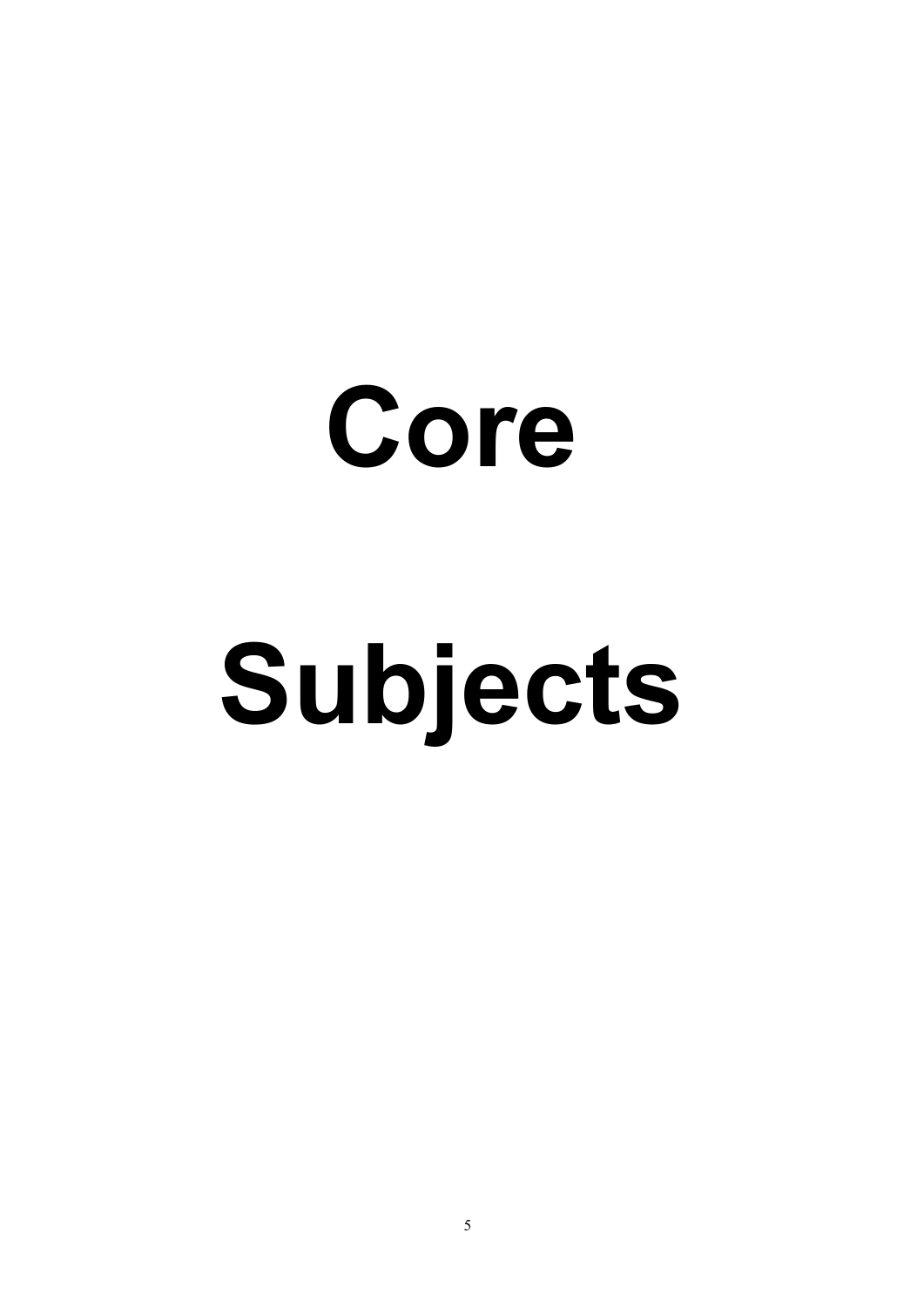# **ENGLISH**

# **Overview**

- English is a Core subject with a focus on developing student's literacy skills. The Year 10 program connects content from the Australian National Curriculum and aligns this content with that of our senior secondary English units.
- Students build on their existing understanding of reading and writing and further develop their literacy skills in both spoken and written modes throughout the course.
- Students will have opportunities to utilise technologies to create and evaluate texts in classroom activities as well as in development of assessment pieces.

# **Pathways**

• Student results, and choices about pathways, will help to identify by the end of Year 10 English, those who will be considered as appropriate candidates for either General English or Essential English for Year 11.

# **Assessment**

• Students will be expected to evaluate and create both spoken and written texts throughout the course. They will display their knowledge through the creation of a variety of genres in both test and assignment conditions.

- 1 x 96 page binder book
- 1 x USB
- 1 x Ear buds

| <b>ENGLISH</b>    | <b>TOPIC</b>                                     | <b>ASSESSMENT</b>                                        |
|-------------------|--------------------------------------------------|----------------------------------------------------------|
| Semester 1        | Shakespeare<br>Literature - novel<br>study       | Short Story (Exam conditions)<br><b>Analytical Essay</b> |
| <b>Semester 2</b> | <b>Media Positioning</b><br><b>Global Voices</b> | <b>Ted Talk Presentation</b><br><b>Feature Article</b>   |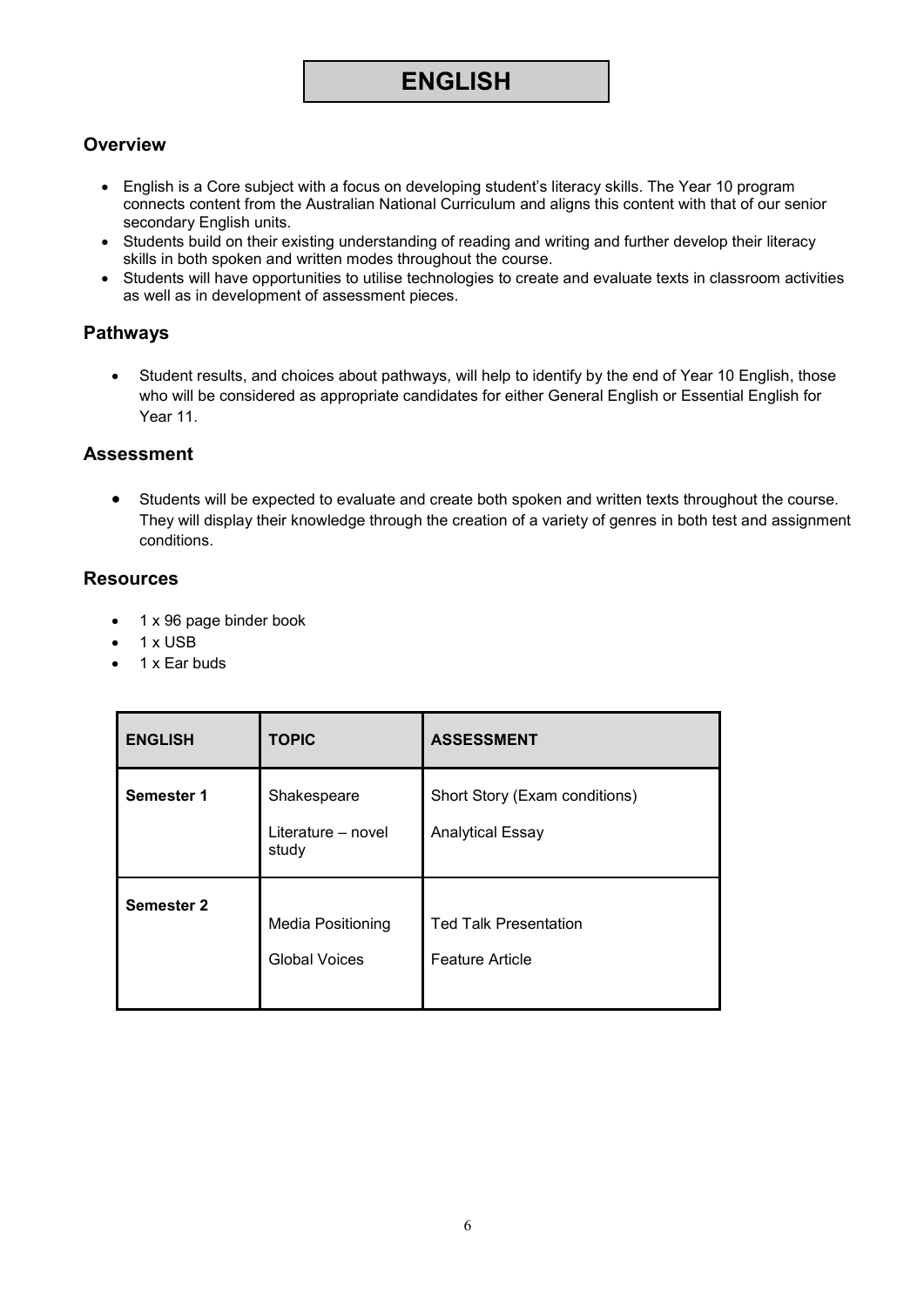# **MATHEMATICS**

# **Overview**

- Mathematics is a Core subject with the units based on the Australian Curriculum.
- Students build on their existing understandings of mathematical concepts and can relate mathematics to real-life and purely mathematical situations. Problems in mathematics may range from the familiar to the unfamiliar, and also from simple to complex. Students recognise that there are many career opportunities which involve the application of mathematics.
- Students would have opportunities to utilise technology, including ICT's, to explore and extend knowledge of mathematical concepts.
- Students demonstrate evidence of their learning in the criteria : **Understanding and Fluency** and **Problem Solving and Reasoning**

## **Pathways**

- The courses available are *Year 10 Mathematics* or *Year 10 Mathematics Extension*. The Extension course will explore topics in much greater depth.
- Those students who are intending to study Mathematical Methods and Specialist Mathematics in Year 11 must study the Extension course.
- Students studying Year 10 Mathematics would expect to progress to General Mathematics or Essential Mathematics in Year 11.
- Decisions about the allocation of students into these courses should be made in consultation with the class teacher and the Head of Student Support.

# **Assessment**

- Student results will record the skills and processes attained in each unit.
- This information will be used to monitor progress and help make decisions about the courses to be studied in the future.
- Assessment tasks may take a variety of forms depending on the nature of the work being studied.

- 1 x 96 page A4 book.
- Calculator CASIO FX82AU Plus II Scientific

| <b>Subject</b>                 | Year 10 Mathematics Extension / Year 10 Mathematics |                                                                                                                                                                                                                                 |
|--------------------------------|-----------------------------------------------------|---------------------------------------------------------------------------------------------------------------------------------------------------------------------------------------------------------------------------------|
| Topics /<br><b>Description</b> | Term 1<br>Term 2.<br>Term 3<br>Term 4.              | Probability<br>1.<br>2. Financial Mathematics<br>Pythagoras & Trigonometry<br>3.<br><b>Measurement and Geometry</b><br>4.<br><b>Statistics</b><br>5.<br><b>Linear Relationships</b><br>6.<br>Algebra & Non-Linear Relationships |
| Assessment                     | Unit tests;                                         | Assignments.                                                                                                                                                                                                                    |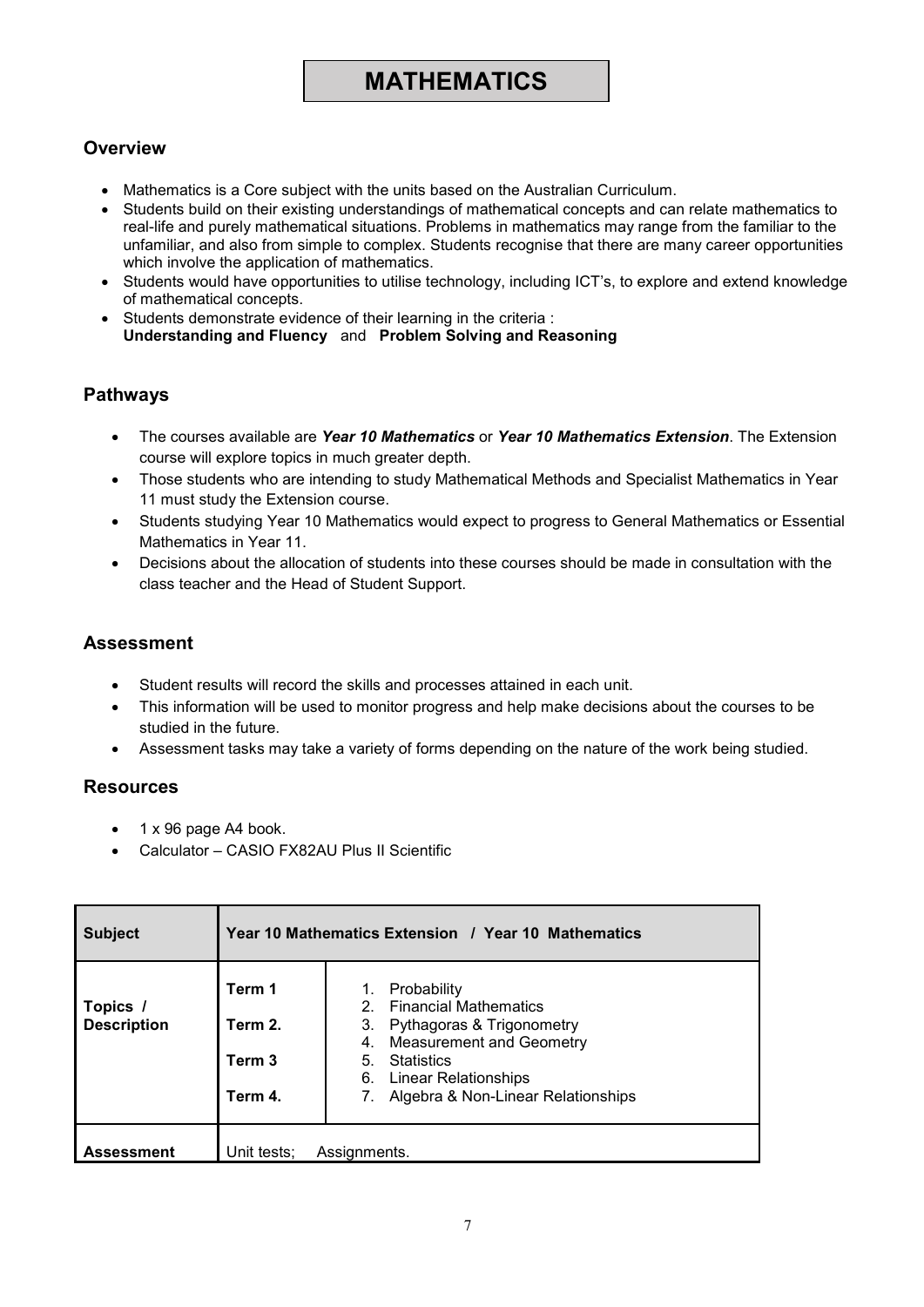# **SCIENCE**

# **Overview**

- Science is a Core subject with the units based on the Australian Curriculum.
- In the Year 10 curriculum students explore systems at different scales and connect microscopic and macroscopic properties to explain phenomena. Students explore the biological, chemical, geological and physical evidence for different theories, such as the theories of natural selection. Atomic theory is developed to understand relationships within the periodic table. Understanding motion and forces are related by applying physical laws. Relationships between aspects of the living, physical and chemical world are applied to systems on a local and global scale and this enables students to predict how changes will affect equilibrium within these systems.
- Students would have opportunities to utilise technology, including ICTs, to explore and extend knowledge of scientific and mathematical concepts.

# **Pathways**

• Students studying Year 10 Science will have the foundation knowledge to participate in any Senior Science subject, including Chemistry, Physics, Biology, Agricultural Science and Science in Practice.

# **Assessment**

- Student results will record the skills and processes attained in each unit.
- This information will be used to monitor progress and help make decisions about the courses to be studied in the future.
- Assessment tasks may take a variety of forms depending on the nature of the work being studied.

- 1 x 96 page binder book with punched holes.
- Display folder for sheets
- Calculator CASIO FX82AU Plus II Scientific

| <b>Subject</b>                 | Year 10 Science                                                                                                                                                                                                                                                                                                                                                                                                                                                                                                                                                                                |
|--------------------------------|------------------------------------------------------------------------------------------------------------------------------------------------------------------------------------------------------------------------------------------------------------------------------------------------------------------------------------------------------------------------------------------------------------------------------------------------------------------------------------------------------------------------------------------------------------------------------------------------|
| Topics /<br><b>Description</b> | 1. Global Systems - Geology<br>Understand the dynamic nature of Earth and its place in the universe.<br>2. The Recipe of Life - Biology<br>Explore genetics and the theory of evolution and natural selection.<br>3. Chemical Reactions Matter - Chemistry<br>Investigate natural and processed materials, learning to classify them by<br>their patterns of interactions with other materials, their properties and<br>structures.<br>4. Energy of Motion – Physics<br>Learn the mathematical and experimental foundations of our understanding<br>$\bullet$<br>of forces, motion and energy. |
| <b>Assessment</b>              | Unit tests; Assignments - Research or Experimental                                                                                                                                                                                                                                                                                                                                                                                                                                                                                                                                             |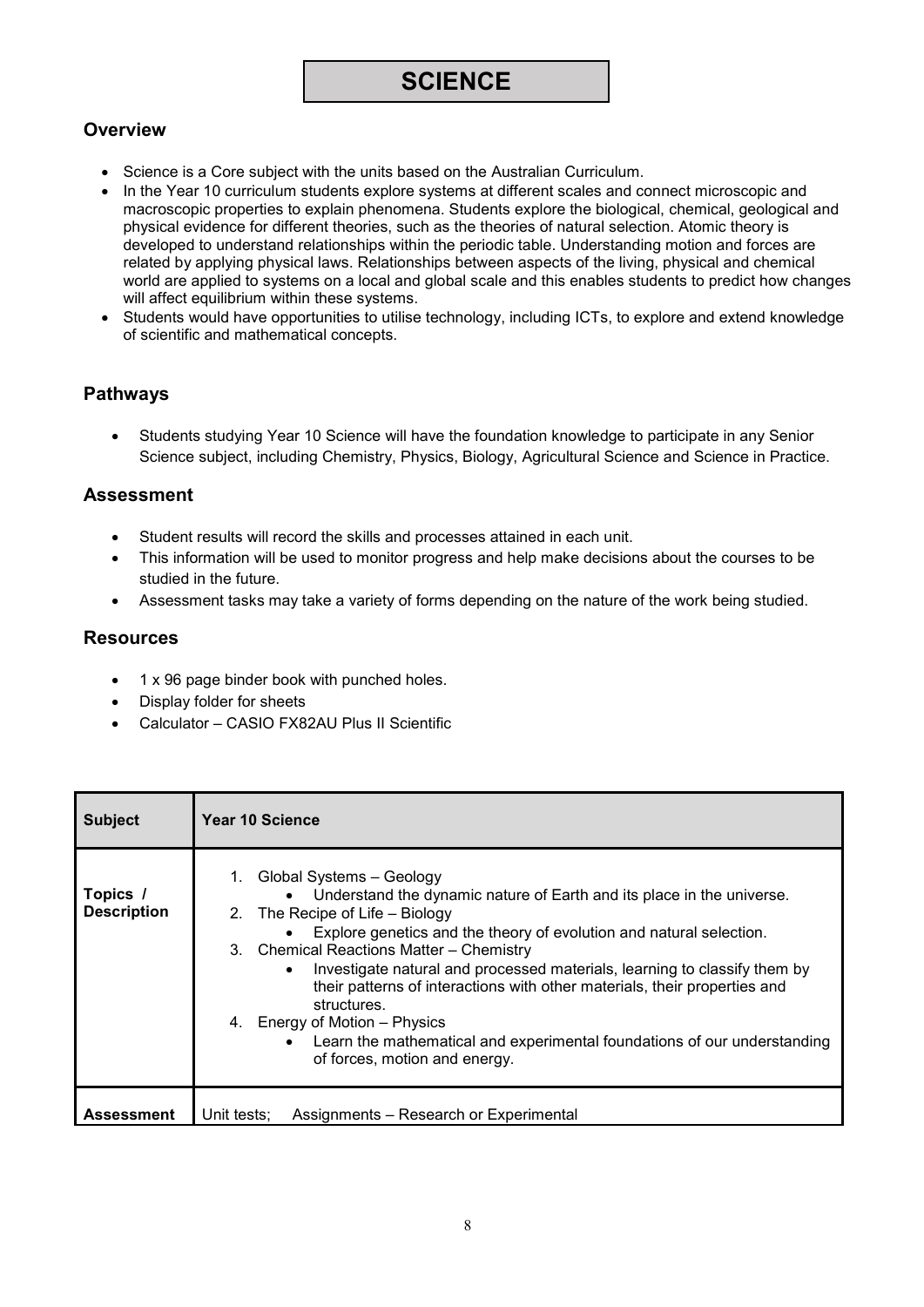# **Elective Subjects**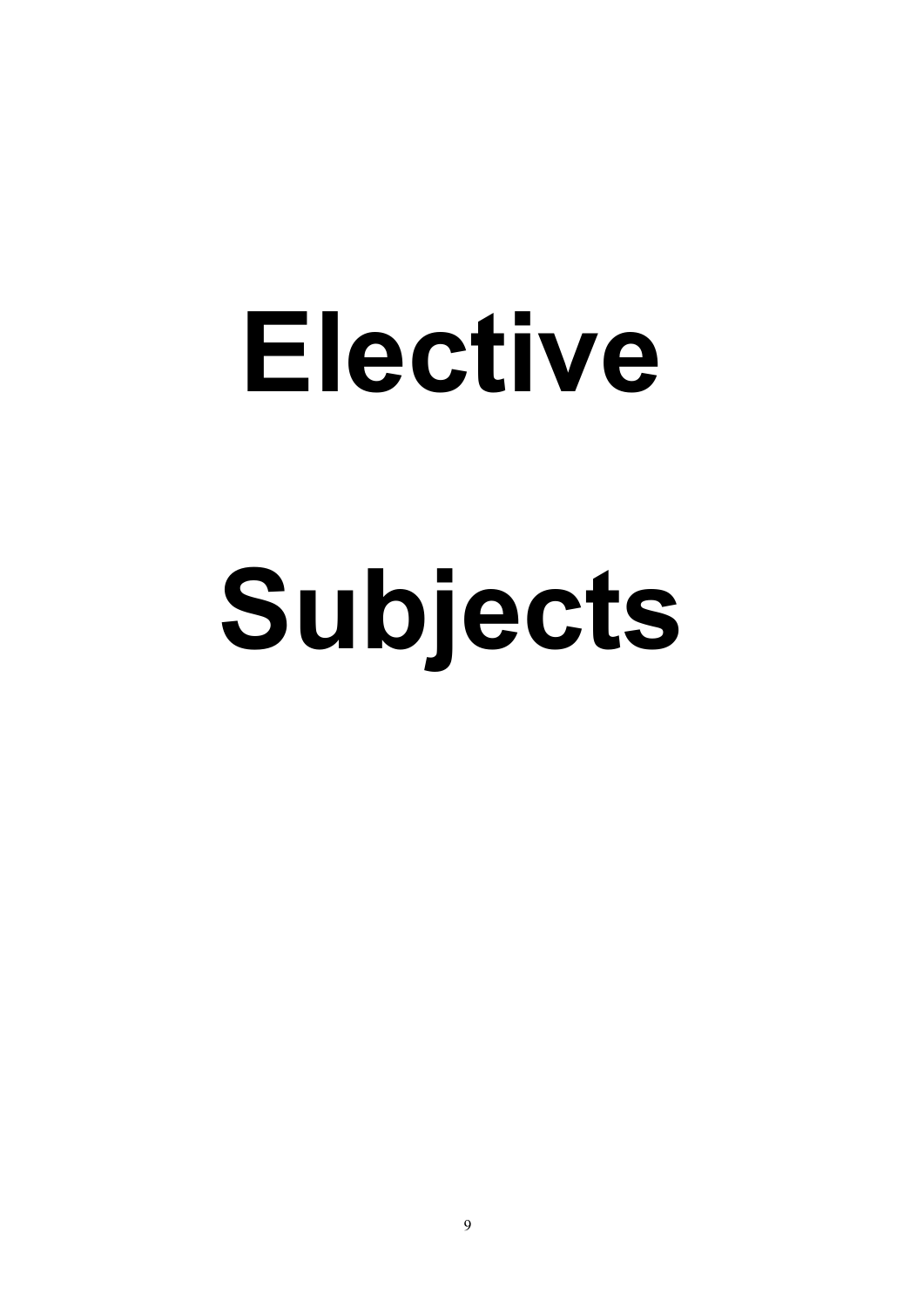# **Overview**

- History is an elective subject with the units based on the Australian Curriculum.
- History is a disciplined process of inquiry into the past that develops students' curiosity and imagination. It promotes the understanding of societies, events, movements and developments that have shaped humanity from earliest times. It helps students appreciate how the world and its people have changed, as well as the significant continuities that exist to the present day.
- Year 10 History encourages interest in, and enjoyment of, historical study for lifelong learning and work, including their capacity and willingness to be informed and active citizens
- Students will undertake historical projects, including skills in the analysis and use of documents and historical objects, and in explanation and communication.
- Some of the Year 10 History course is presented in multimedia mode

# **Pathways**

- Year 10 History will prepare students for Senior Modern History (General)
- Decisions about the selection of courses should be made in consultation with the class teacher and the Head of Student Support.
- Career pathways may include Journalism and communications, Information management, museums, Intelligence and foreign affairs

# **Assessment**

Students will be assessed on four criteria using the following activities:

- Multi-modal presentations
- Research written tasks
- Extended written response to historical evidence
- Additional test formats
- Assessment tasks may take a variety of forms depending on the nature of the work being studied.

## **Resources**

1 x 96 page binder book with punched holes.

| <b>Subject</b>                 | Year 10 History    |                                                                            |
|--------------------------------|--------------------|----------------------------------------------------------------------------|
| Topics /<br><b>Description</b> | Term 1.<br>Term 2. | Overview of the 20 <sup>th</sup> Century<br>World War II                   |
|                                | Term 3.            | <b>Rights and freedoms</b>                                                 |
|                                | Term 4.            | <b>Environmental Protest Movement</b>                                      |
| <b>Assessment</b>              | essay exams        | Investigations (research tasks), Response to Stimulus – short response and |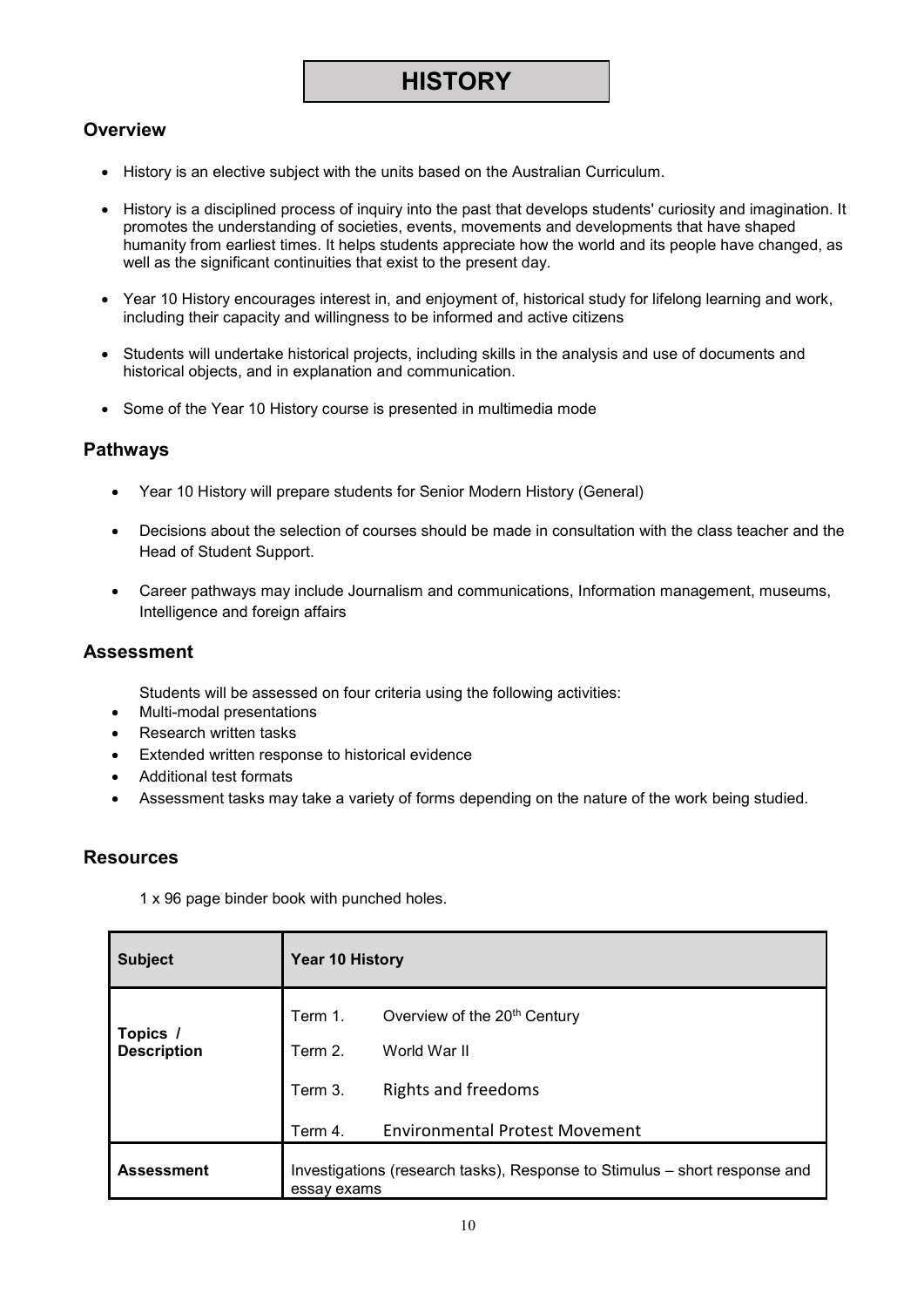# **GEOGRAPHY**

# **Overview**

- Geography is an elective subject based on the topics of the Australian Curriculum
- Students build on their existing understanding of space, nature and countries around the world.
- Students study space and the natural world for one semester and people around the world in the other.
- The course relates to skills for success at school and everyday life, managing the environment and understanding the world around us.

## **Pathways**

- Students will develop skills for Senior Geography and Senior Modern History (both General subjects)
- The subject studies skills that are used for caring for endangered species, environmental law, mine development, journalism, tourist guiding, climate change planning and environmental engineering and design.

# **Assessment**

- Assessment tasks will include investigations, projects and exams.
- Student will complete at least two field excursions during the year.

## **Resources**

1 x 96 page notebook. Small pack colour pencils, sharpener, eraser Ruler

| <b>Subject</b>                 | <b>Year 10 Geography</b>                                                                                                                                                                                         |  |
|--------------------------------|------------------------------------------------------------------------------------------------------------------------------------------------------------------------------------------------------------------|--|
| Topics /<br><b>Description</b> | Term 1. Environmental change and management<br>Term 2.<br>Geographics of Human Well Being<br>Term 3.<br>Sustainable development and improving wellbeing<br>Coastal change and management (Field Trip)<br>Term 4. |  |
| <b>Assessment</b>              | Investigations, projects and exams                                                                                                                                                                               |  |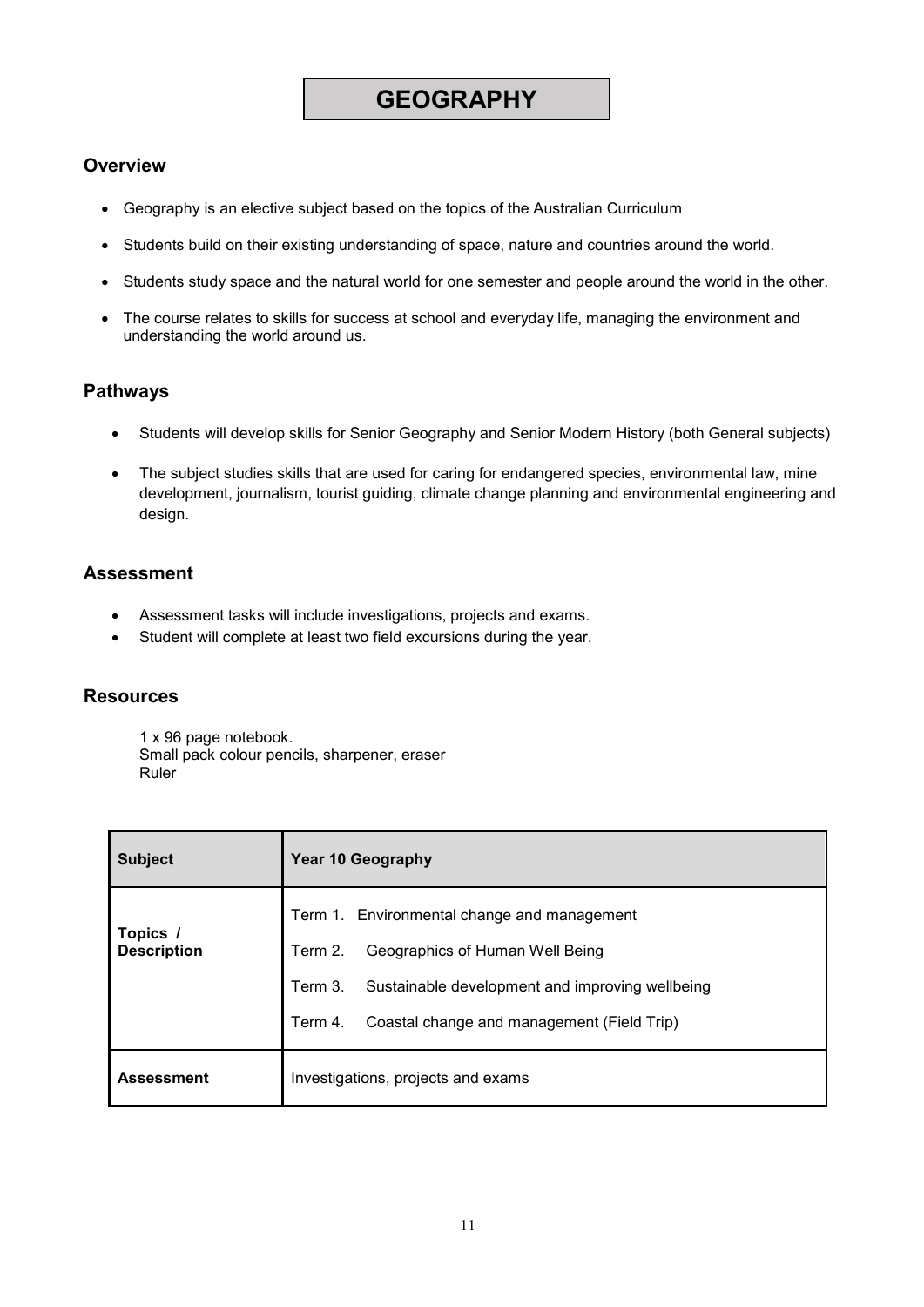# **FOOD AND TEXTILES**

# **Overview**

- Unit one focuses on the past, present and future of Indigenous Culture within Australia and around the World. Students investigate and critique food and fibre production to produce design solutions that create products, services and events.
- Unit two builds on student's knowledge and understanding of sustainability within the food and textiles industries. They investigate practical ways to address sustainability issues in a modern and relevant context. Students will build their knowledge by creating solutions to proposed problems in different food and industry-based scenarios.
- Students will use skills such as critical and creative thinking, problem solving, teamwork and collaboration to explore and extend their knowledge in food and textiles design.
- Students use a range of technologies to communicate, generate and represent original ideas. They develop detailed project action plans to manage a range of design tasks. Students learn to transfer theoretical knowledge to practical activities across a range of projects.
- Students demonstrate evidence of their learning in the criteria : **Knowledge and Understanding; Processes and Production Skills**

### **Pathways**

- Those students who are intending to study *Design* (General) and/or *Hospitality (Certificate III)* in Year 11 should participate in the Year 10 course.
- Decisions about the selection of courses should be made in consultation with the class teacher and the Head of Student Support.

### **Assessment**

• Assessment tasks may take a variety of forms depending on the nature of the work being studied.

### **Resources**

1 x 96 page binder book with punched holes. Apron 2 tea towels

Practical materials to be advised

| <b>Subject</b>                 | <b>Year 10 Food Technologies</b>                                                                                                                                                                                                        |  |
|--------------------------------|-----------------------------------------------------------------------------------------------------------------------------------------------------------------------------------------------------------------------------------------|--|
| Topics /<br><b>Description</b> | Term 1.<br>1.<br>Past, Present and Future – Textiles in Culture<br>Term 2.<br>2. Bush Tucker – Indigenous Food Solutions<br>Term 3.<br>3.<br>Reuse, Recycle, Reduce - Sustainable Design<br>4. Celebrations - Event Planning<br>Term 4. |  |
| <b>Assessment</b>              | <b>Written Exam</b><br>Portfolio<br><b>Research Task</b><br><b>Practical Tasks</b>                                                                                                                                                      |  |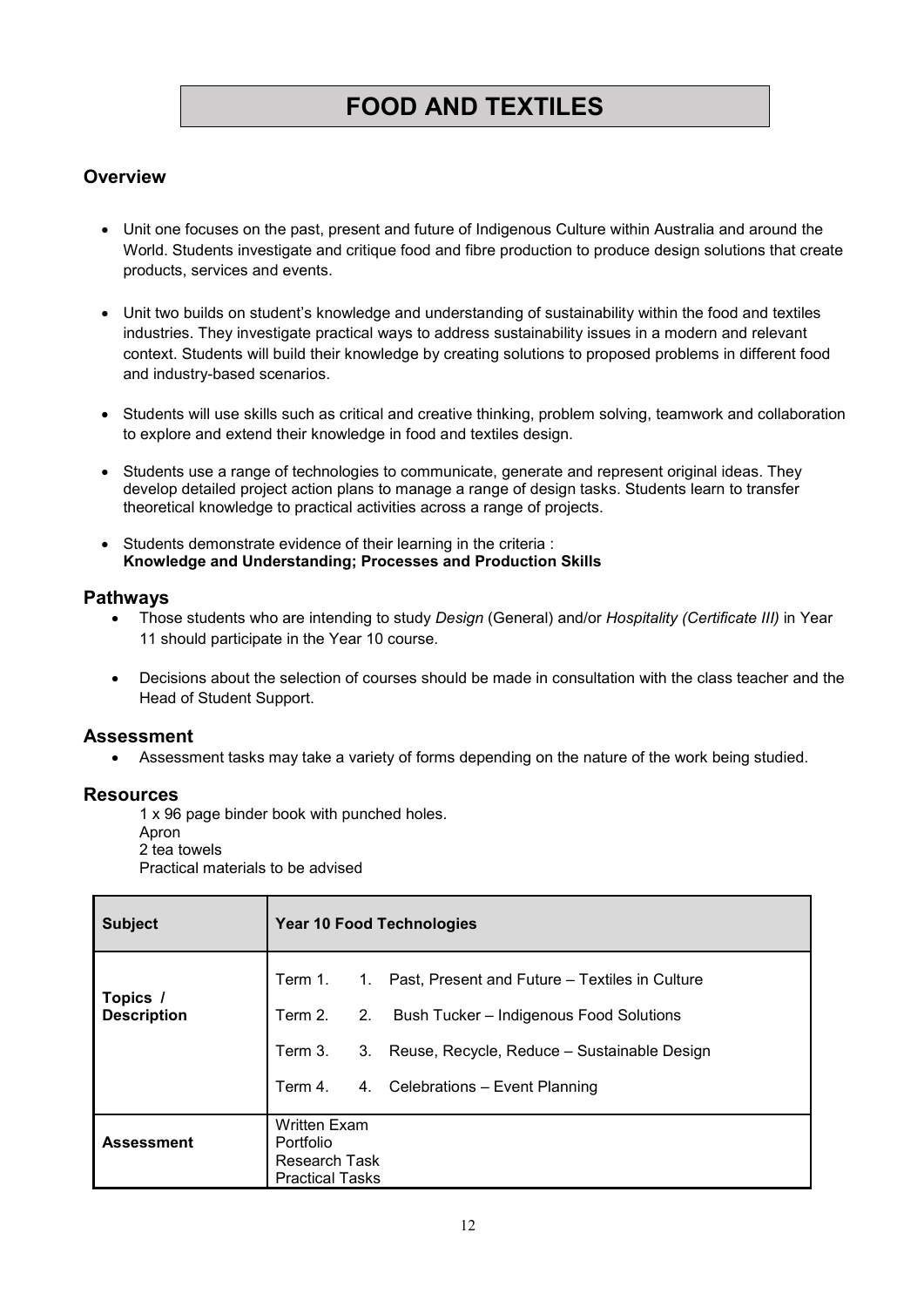# **DIGITAL TECHNOLOGIES**

# **Overview**

In Digital Technologies students use digital systems, digital information and computational thinking to create solutions that enable the articulation of human knowledge. They develop understanding of the relationship and interconnectedness between the components of digital systems in authentic situations. They use computational thinking methods and strategies to understand and solve information problems.

# **Pathways**

- Information and Communication Technology is offered in Year 11 and 12.
- The subject can also be studied for personal enjoyment and knowledge of information technology techniques that are commonly encountered in everyday life.
- Students can also continue their studies of this subject through distance education and beyond to tertiary institutions and the workforce.

# **Assessment**

• Assessment tasks will be assignment/project based.

# **Resources**

1 x USB stick. Subscription to Grok Learning

| <b>Subject</b>     |              | Year 10 - Digital Technologies                                   |  |  |
|--------------------|--------------|------------------------------------------------------------------|--|--|
| Term 1<br>Topics / |              | An introduction to databases and Structured Query Language (SQL) |  |  |
| <b>Description</b> | Term 2       | Web Design and Web building                                      |  |  |
|                    | Term 3       | Python coding                                                    |  |  |
|                    | Term 4       | There's an App for That - Java Script coding                     |  |  |
| <b>Assessment</b>  | Assignments. |                                                                  |  |  |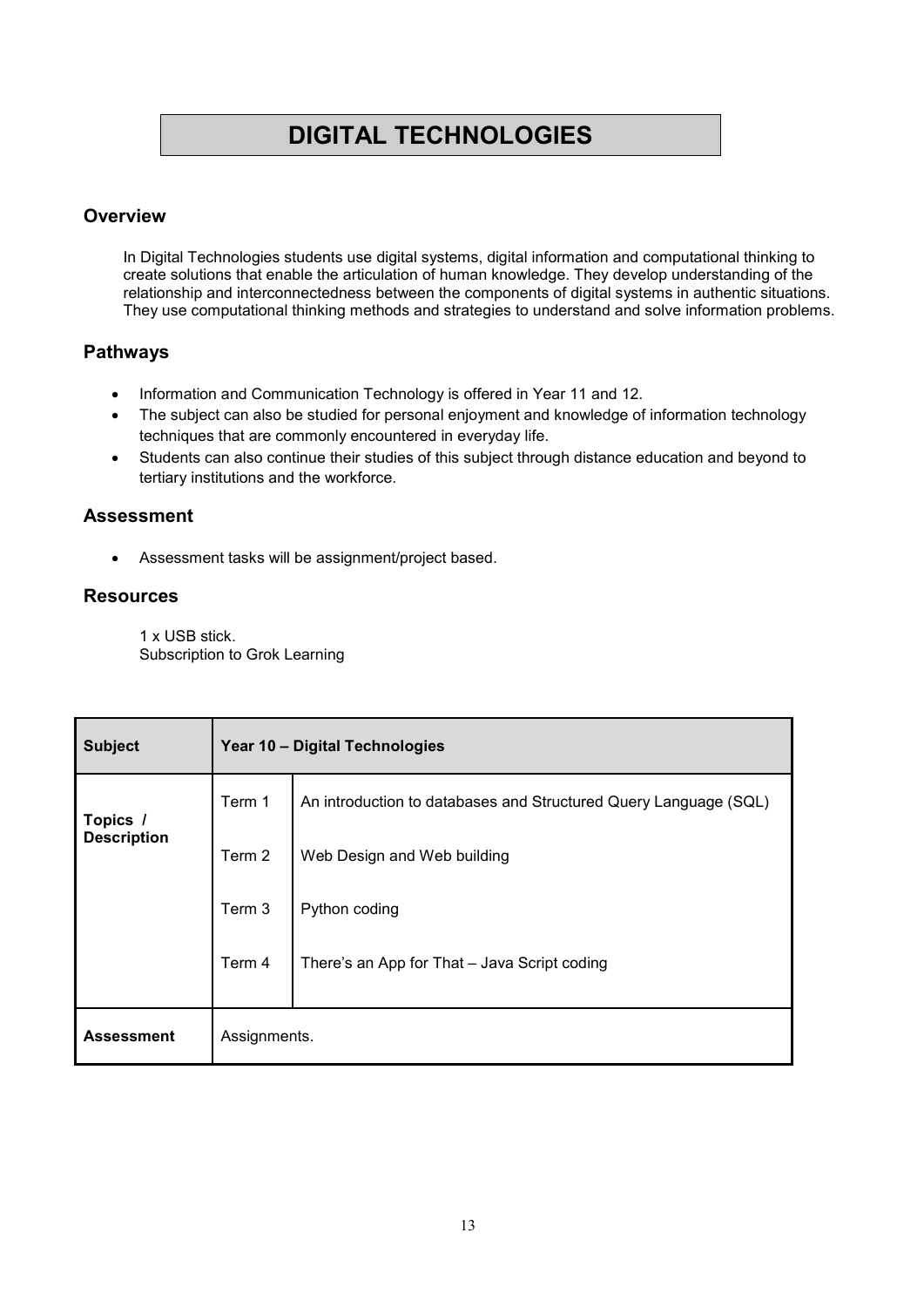# **AGRICULTURAL SCIENCE**

# **Overview**

- Theory sessions will include:
	- $\Rightarrow$  completing industry relevant paperwork such as reading and interpreting operations manuals, Chemical labels and directions, Material Safety Data Sheets and Tax File number applications
	- $\Rightarrow$  Potentially collaboration with CQU in the GPS Cows project experimental design, data collection and collation, interpretation and presentation of a final report may be included
	- $\Rightarrow$  agricultural tools and equipment identification and operation
	- $\Rightarrow$  agricultural maths such as rates and ratios, measurement and volumes
- Workplace projects within the school grounds such as
	- $\Rightarrow$  the handling, caring for and routine husbandry for cattle, goats and poultry and the
	- $\Rightarrow$  Preparation, planting and care and management of a large market garden.

# **Pathways**

- Students who undertake and complete the Agriculture course and will have an excellent grounding for further study in Senior Agricultural Science (General) and Certificate II Rural Operations available in Years 11 and 12.
- Skills and knowledge obtained during this course will also enhance the student's employability potential in the Agricultural sectors.

## **Assessment**

- Students will be assessed using the following methods
	- o Projects/Portfolios
	- o Verbal Questioning
	- o Observation of practical components
	- o Potentially a scientific report based on the GPS Cows project
	- o Agricultural core skills written exam

- Broad brimmed hat and leather safety work books are compulsory requirements to undertake this course.
- Safety Glasses
- Ear plugs
- A small fee will be levied to cover the cost of course consumables.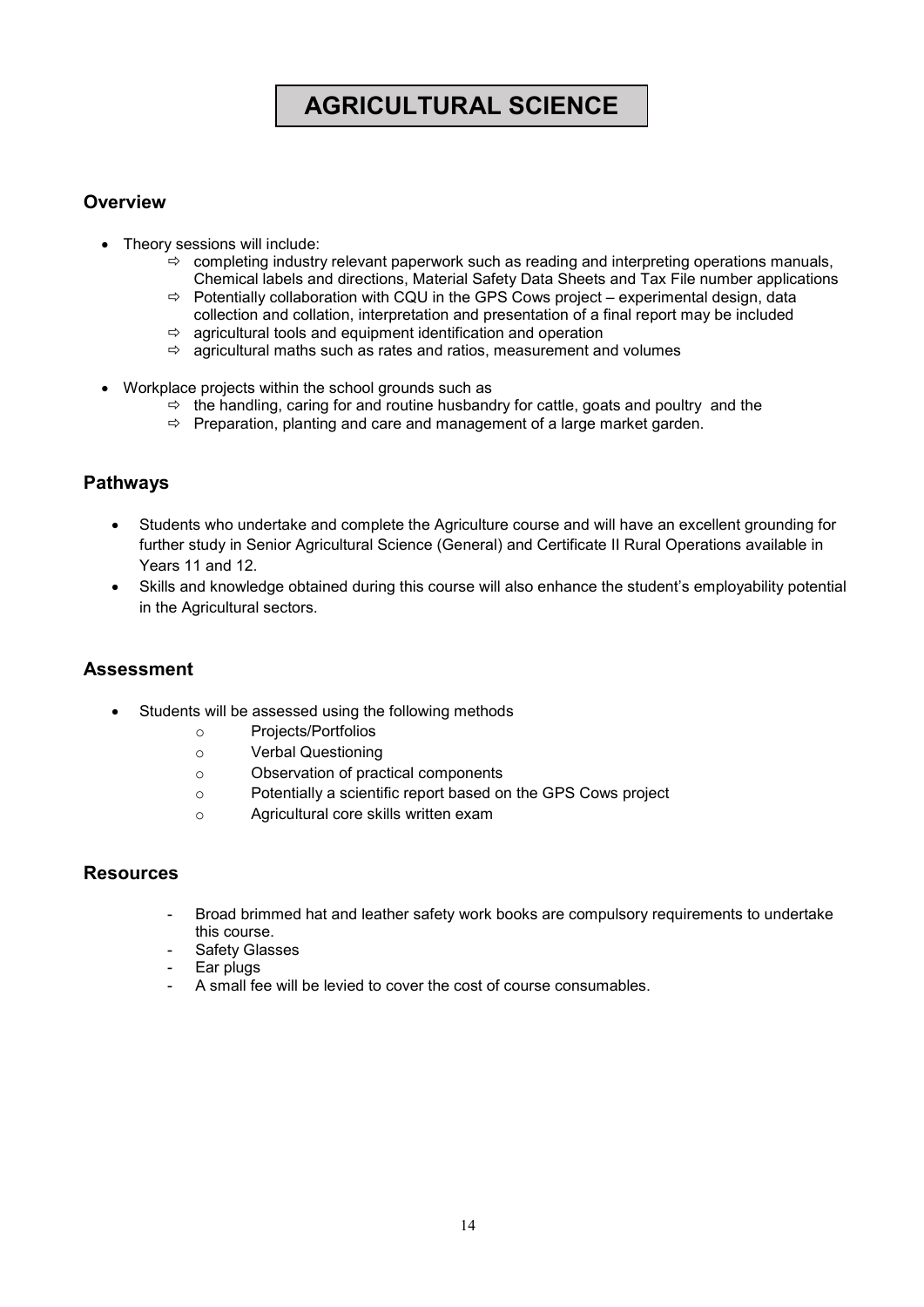# **PERFORMING ARTS**

# **Overview**

- Students learn several different aspects of performance and production of several theatrical pieces for an audience including directing, backstage management, stage lighting and sound, videography, music, movement/dance, and performance.
- Students work with scripts and devise their own vision of a performance through rotations of each aspect to develop skills across all areas. These rotations give students the opportunity to learn how to be a director, stage perspective and management, the use of stage lighting and sound equipment, camera angles and editing footage, music (singing and instrumental), movement/dance, and the use of the Elements of Drama to portray characters.
- A master class in stage lighting, and another in the use of sound equipment will be run each semester with professionals in the field from the wider community and teaching staff.
- Students respond to their own, peers and others' performances and critically evaluate experiences of drama-making, performing, responding, and analysing how meaning is created through the different aspects of performance-making.

# **Pathways**

• This course is suitable for students who wish to pursue further drama studies, or as a stand-alone subject.

# **Assessment**

• Assessment is based on demonstrated evidence of the specific aspects that students have participated within each rotation culminating with group performances at the end of each semester*.*

| <b>Subject</b>    | <b>YEAR 10 - PERFORMING ARTS</b>                                                                                                                                                                       | <b>Assessment</b>                                                                                                                        |
|-------------------|--------------------------------------------------------------------------------------------------------------------------------------------------------------------------------------------------------|------------------------------------------------------------------------------------------------------------------------------------------|
| Semester 1        | Rotations of themes based on students selecting from<br>options such as:<br>Performance<br>Music<br>Movement/Dance<br>Direction<br><b>Stage Management</b><br><b>Lighting and Sound</b><br>Videography | Analysis and reflection on<br>own, peers' and others'<br>performances.<br>Contribution to end of<br>semester performance.<br>Film making |
| <b>Semester 2</b> | Rotations of themes based on students selecting from<br>options such as:<br>Performance<br>Music<br>Movement/Dance<br>Direction<br>Stage Management<br><b>Lighting and Sound</b><br>Videography        | Stage perspective and set<br>development.<br>Contribution to end of<br>semester performances.                                            |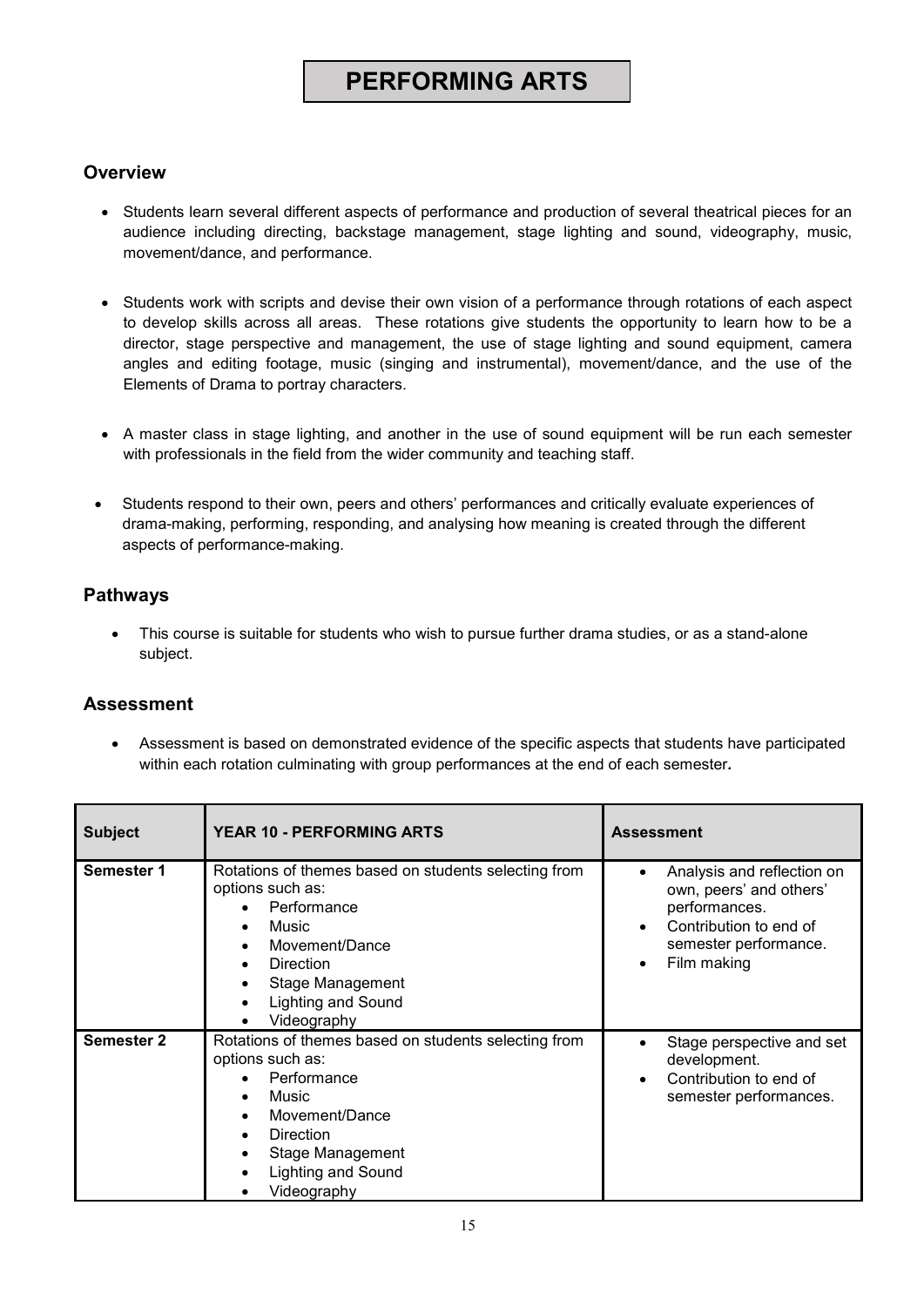# **BUSINESS STUDIES**

# **Overview**

- Business Studies is important for students in their secondary schooling. In this phase of schooling, they gain a degree of independence in accumulating and managing finances, making decisions about goods and services and acquiring legal rights and responsibilities as citizens. Students studying business will develop effective decision-making skills related to consumer behaviour and the management and evaluation of personal financial matters. The skills will result in improved economic, consumer and financial literacy.
- Students will develop their ICT skills through the use of Microsoft Software, Word, Excel and PPT.
- Students demonstrate evidence of their learning in the following criteria: Knowing and Understanding Skills

# **Pathways**

• Business Studies leads to the senior subject Business Studies (Applied).

## **Assessment**

- Student results will record the skills and knowledge and understanding attained in each unit.
- This information will be used to monitor progress and help make decisions about the courses to be studied in the future.
- Assessment tasks may take a variety of forms depending on the nature of the work being studied.

### **Resources**

### 1 x Display folder

| <b>Subject</b>                 | <b>Year 10 Business Studies</b>                                                                                                                                                    |
|--------------------------------|------------------------------------------------------------------------------------------------------------------------------------------------------------------------------------|
| Topics /<br><b>Description</b> | <b>Business Planning: Business Expo Preparation</b><br>$\bullet$<br>Entrepreneurs<br>Economic decisions and global performance<br>٠<br>Consumerism<br>Financing and investing<br>٠ |
| <b>Assessment</b>              | Short Answer Tests, Written Reports, Assignments, Trade Fair,<br>Presentations.                                                                                                    |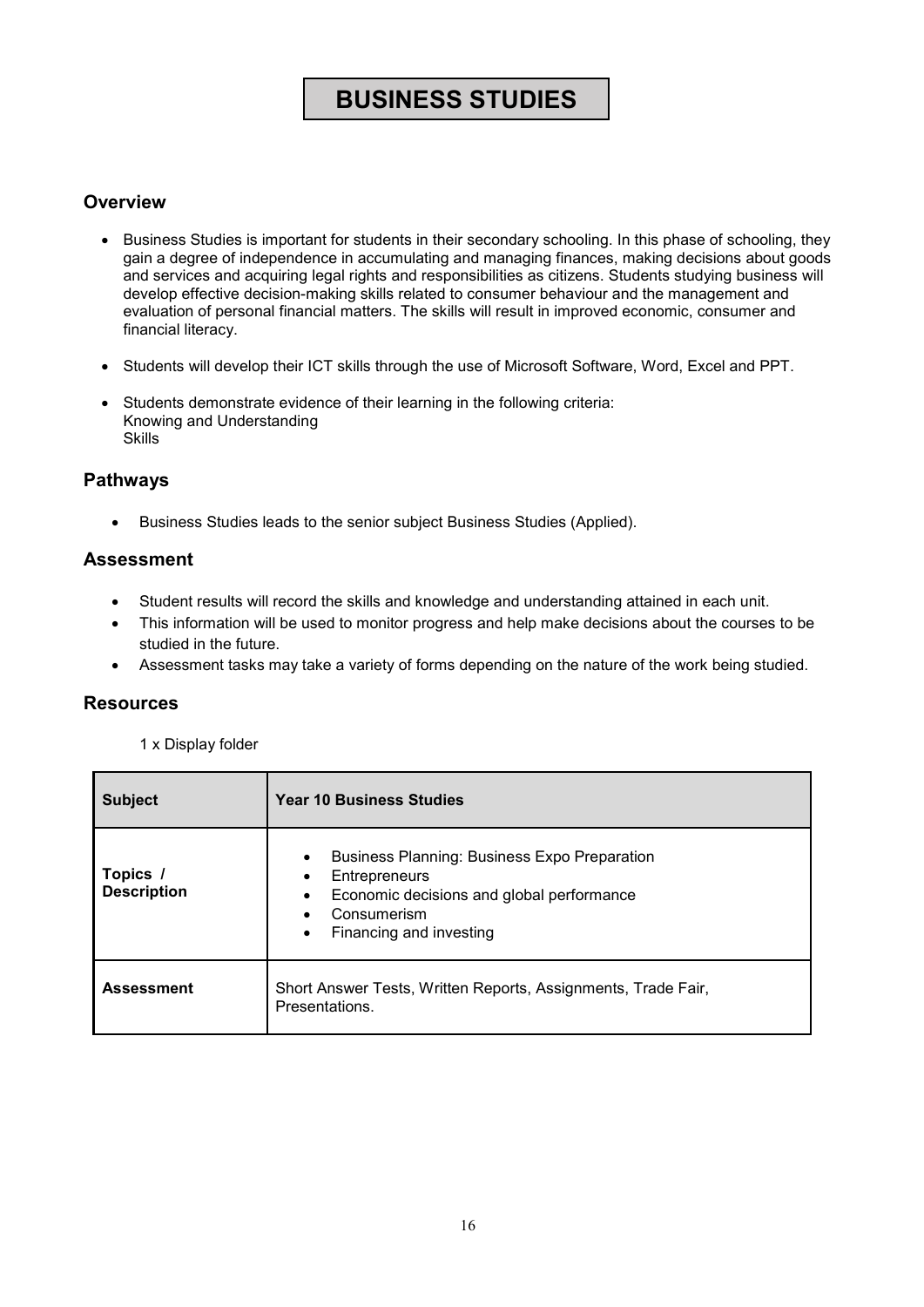# **VISUAL ART**

# **Overview**

- Visual Art units are based on the Australian Curriculum.
- By the end of Year 10, students will be given the opportunity to evaluate how representations communicate artistic intentions in artworks they make and view, and be given the opportunity to evaluate artworks and displays.
- Students will also be given the opportunity to analyse connections between visual conventions, practices and viewpoints that represent their own and others' ideas, and be able to identify influences of other artists on their own artworks.
- The Visual Art curriculum is built around the two interrelated strands, *making* and *responding*. Together they focus on developing student's knowledge, understanding and skills as artists, designers, craftspeople, critics, historians and audiences.

# **Pathways**

• This course is suitable for students who wish to pursue further studies in the Visual Arts (Applied), Design (General) or as a stand-alone subject.

| <b>Subject</b> | Yr 10 Visual Art: All in the Mind                                                                                                                                     | <b>Assessment</b>                                              |
|----------------|-----------------------------------------------------------------------------------------------------------------------------------------------------------------------|----------------------------------------------------------------|
| Drawing        | <b>Semester One</b><br>TASK 1 MAKING: Create a drawing folio<br>that consists of technical & experimental<br>drawings.                                                | <b>Drawing Folio</b>                                           |
|                | TASK 2 RESPONDING: Written critical<br>appraisal of 5 selected 2D drawn artworks                                                                                      | <b>Critical Appraisal</b><br>500-600 words                     |
| Sculpture      | TASK 3 MAKING: Ceramic sculpture:<br>Design & produce a 3D clay artwork/ series<br>of clay artworks based on a politically<br>motivating issue.                       | <b>Figure Sculpture</b>                                        |
| Painting       | <b>Semester Two</b><br>TASK 4 RESPONDING: Critical appraisal.<br>Select an artist who uses the landscape to<br>comminicate a sense of place and evaluate.             | <b>Critical Appraisal</b><br>Artwork analysis<br>500-700 words |
|                | TASK 5 MAKING: Photograph and construct<br>a painting of the the local area to<br>communicate a sense of place.                                                       | Local landscapes<br>Painting                                   |
| Printmaking    | TASK 6 MAKING: Use a variety of<br>printmaking making techniques, (e.g. lino,<br>chin colle, drypoint etching) to create an 2D<br>book that pays homage to your hero. | <b>Hand Printed Book</b>                                       |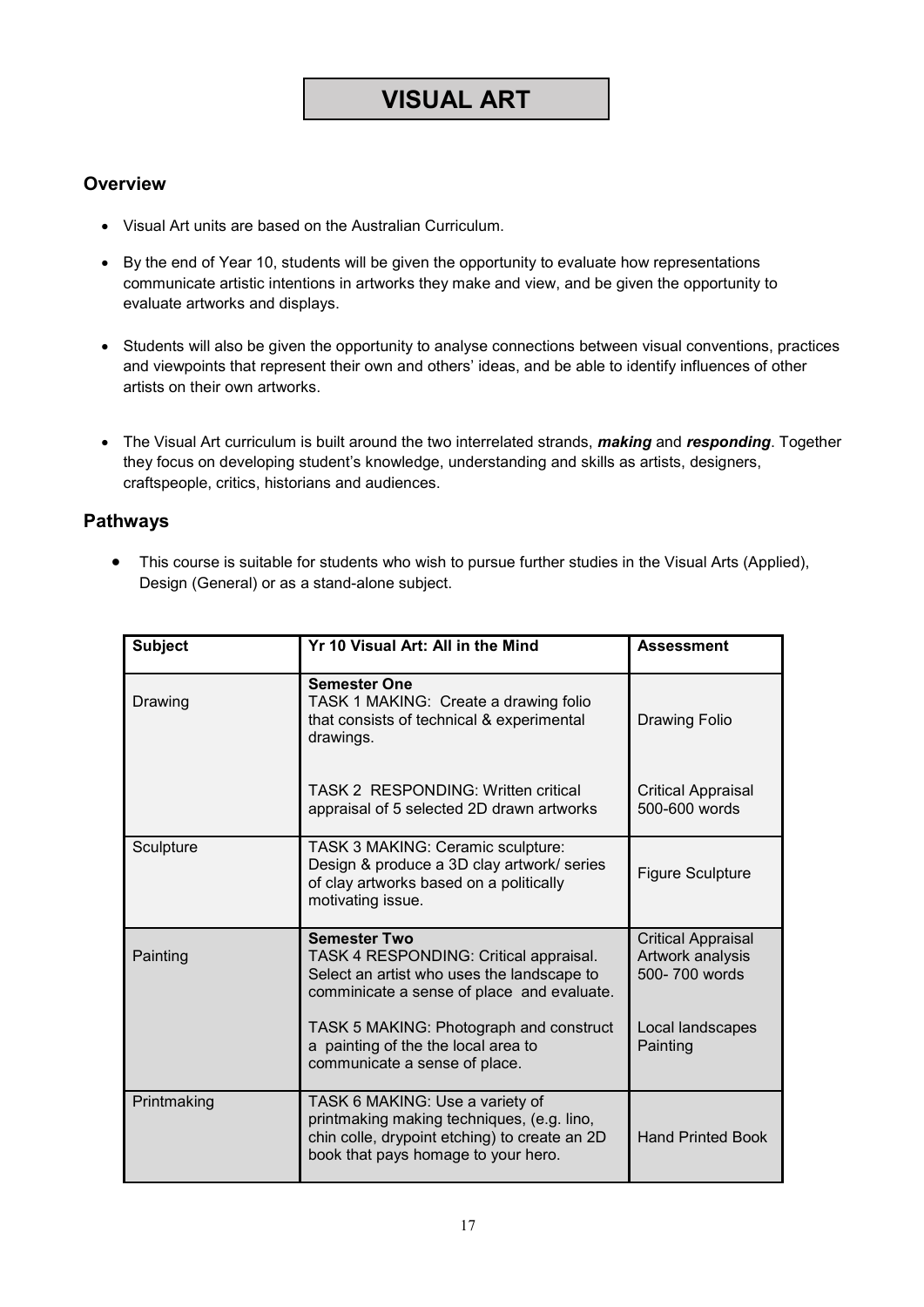# **INDUSTRIAL TECHNOLOGY - MANUFACTURING**

# **Overview**

- Students will create products using industrial materials to gain knowledge and skills in the manufacturing area. They will be taught to identify potential hazards and risks in workshops and industrial environments and demonstrate safe practices in their own work environment.
- There are many career opportunities which involve the application of skills acquired in this area of study.
- Students demonstrate evidence of their learning by producing projects and are assessed in the criteria:
	- Knowing and Understanding
	- Analysing and Applying
	- **•** Producing and Evaluating

# **Pathways**

• Students studying Industrial Technology will be well situated to progress into the Year 11 Furnishing Skills (Applied), Year 11 Industrial Skills (Applied), school-based apprenticeships or any vocation where improved hand skills and an understanding of manufacturing processes would be beneficial, including TAFE Engineering.

## **Assessment**

• Students will produce practical projects from industrial materials such as timber, metals and plastics. Knowledge of these materials and the demonstration of the skills gained during the course to use these materials to produce projects will be monitored and assessed.

# **Conditions**

- Students must comply with all mandatory safety requirements for the workshops.
- Fully enclosed leather shoes or similar protective footwear of substantial construction **MUST** be worn in the workshops.

- HB Pencil
- Resource List indicates costs for materials for set projects.

| <b>Subject</b>    | <b>Industrial Technology Manufacturing</b>                                                                                        |  |
|-------------------|-----------------------------------------------------------------------------------------------------------------------------------|--|
| <b>Projects</b>   | Camp stool, Drinks table, Metal tool box, Clock and Carry-all, Shovel<br>(Projects may vary - skills taught will remain the same) |  |
| <b>Assessment</b> | Project construction.                                                                                                             |  |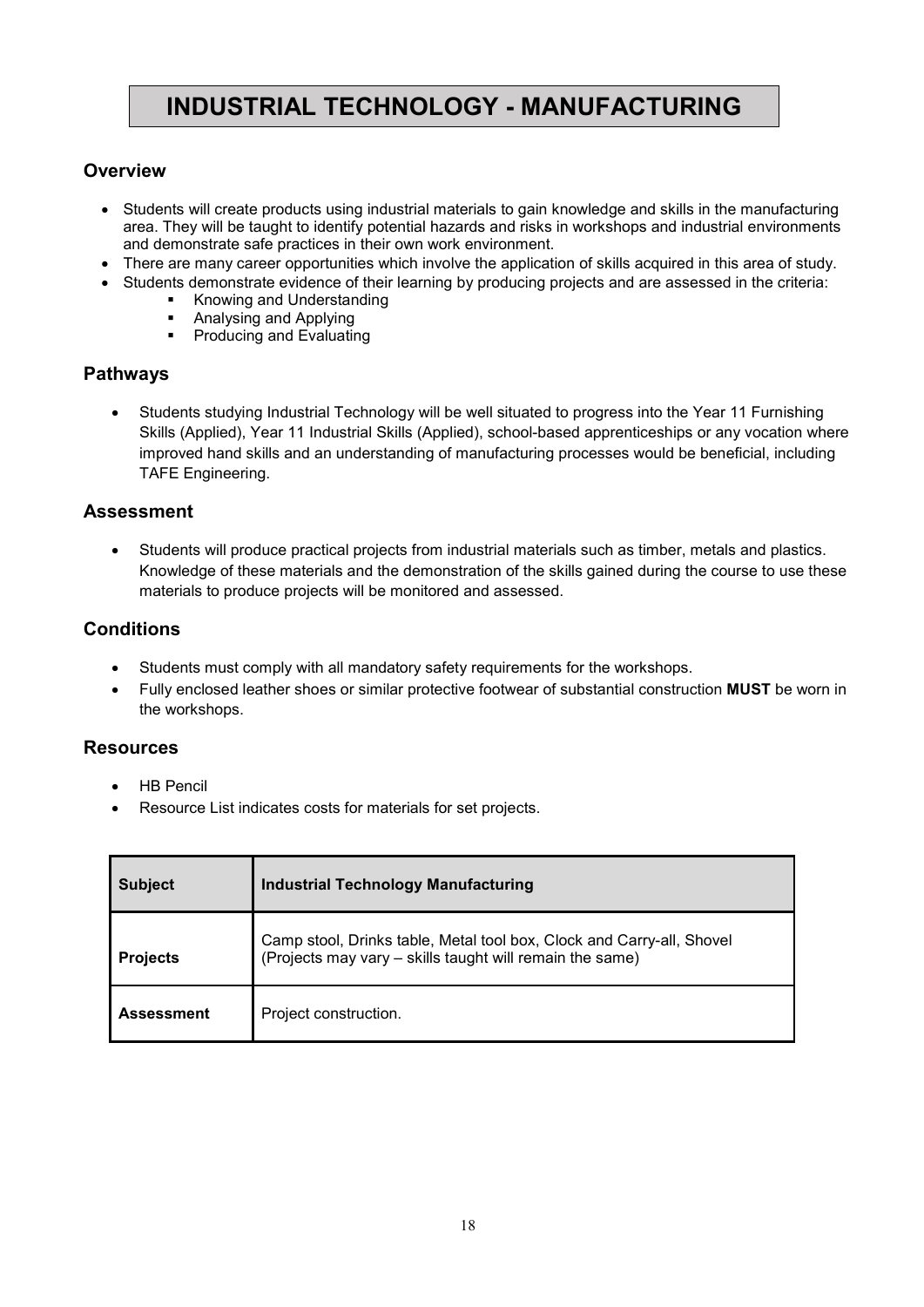# **HEALTH & PHYSICAL EDUCATION**

# **Overview**

Students use their interests in and experiences of health and physical activity issues to explore how the dimensions of health are dynamic, interrelated and interdependent. They develop the knowledge, skills, processes and dispositions to promote health and wellbeing, actively engage in physical activity and enhance personal development. They recognise that capabilities in health, movement and personal development can improve their quality of life. Students individually and collaboratively make decisions, take action and apply skills to address inequities and promote health and wellbeing, movement capacities, and personal development of individuals, groups and communities. Health and Physical Education seeks to promote health and physical activity as a lifelong pursuit for all. Approximately 30% of the course is spent in classroom setting and 70% at other venues.

The following unit outlines are designed to allow students to make an informed decision when choosing their pathway in HPE. Units are unlikely to change, however, certain circumstances may arise where some changes have to be made. This could include weather, changing of staff and therefore a change in expertise in physical activities etc. Staff conducting unit selection interviews should be advised of any changes to HPE units.

# **Pathways**

• Those students who are intending to study Physical Education (General), Sport & Recreation (Applied) or Certificate III in Fitness in Year 11 and 12 should study the HPE course in Year 10.

# **Assessment**

- Student results will record the skills and processes attained in each unit.
- This information will be used to monitor progress and help make decisions about the courses to be studied in the future.
- Assessment tasks may take a variety of forms depending on the nature of the work being studied. Practical 50% and Theory 50% of total grades awarded.

### **Resources**

1 x 96 page binder book with punched holes. Wide brim hat (cap may be worn for running activities in HPE only). Appropriate foot wear for outdoor practical activities Individual unit charges (these will vary depending on the unit of choice)

Cost for pool entry and transport during the water polo unit

| <b>Pre Requisites</b> | Nil                                                                                                                                                                                                                                                                                                                                                             |
|-----------------------|-----------------------------------------------------------------------------------------------------------------------------------------------------------------------------------------------------------------------------------------------------------------------------------------------------------------------------------------------------------------|
| <b>Physical Units</b> | Water Polo, Oztag, Netball, Ultimate Frisbee/Volleyball                                                                                                                                                                                                                                                                                                         |
| <b>Theory Unit</b>    | Body Image, Physiology, Skill acquisition Principles, Biomechanics                                                                                                                                                                                                                                                                                              |
| <b>Description</b>    | Throughout this unit students will learn about the importance of nutrition and investigate<br>the issues of body image. Students will also examine human physiology, especially in<br>relation to sport performance.<br>In semester 2 students will examine skill acquisition principles as they relate to sport skill<br>development, as well as biomechanics. |
| <b>Notes</b>          | Students will need to actively participate in all sport units within this subject. Within the<br>theory unit, students will need to be willing to participate in mature discussions regarding<br>a range of topics including physical anatomy and bodily functions.                                                                                             |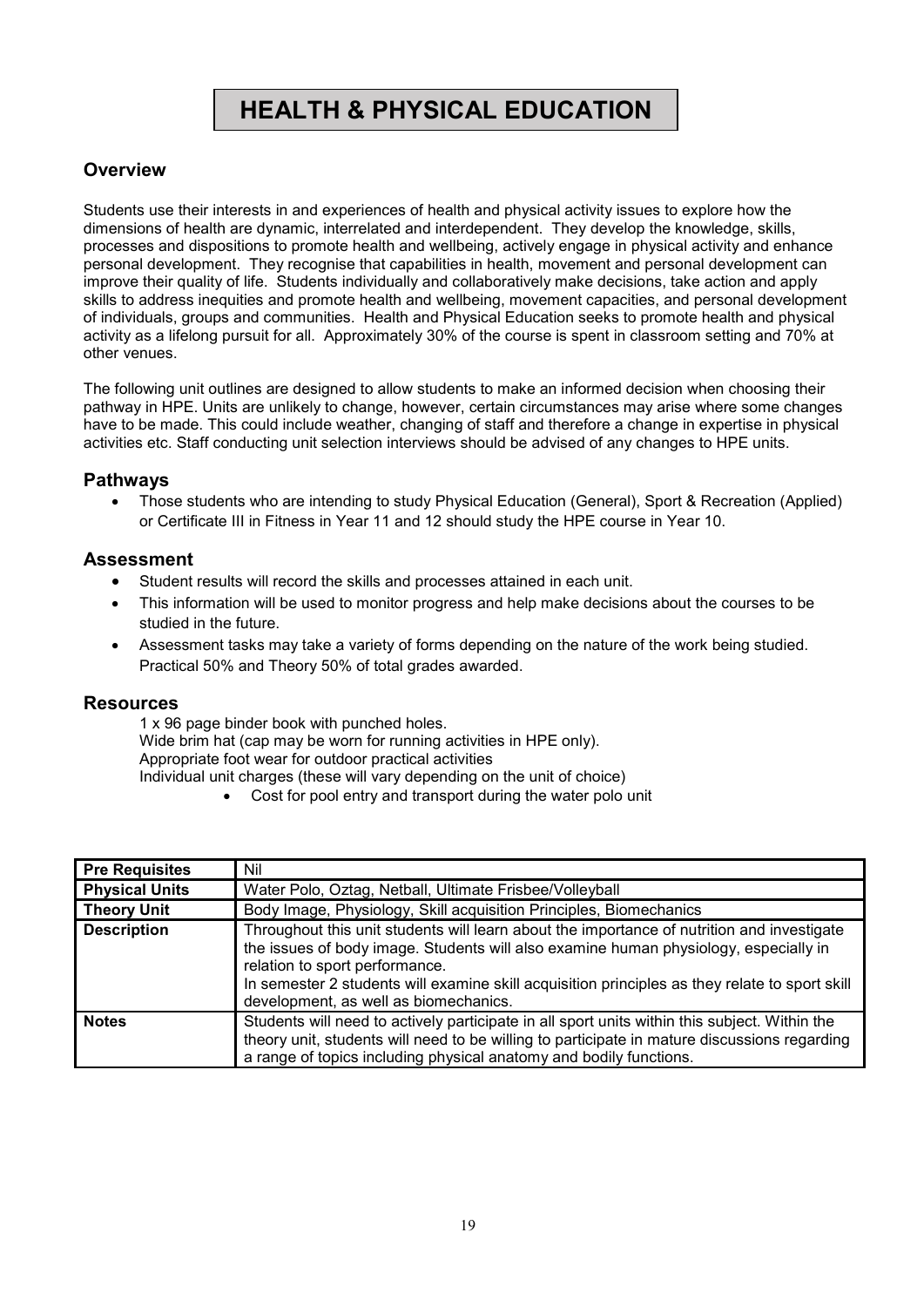# **EXTENSION SCIENCE**

# **Overview**

- Extension Science is an elective subject that is to support students in developing their skills in research and extended experimental investigations.
- The topics will be different from National Curriculum and will incorporate Biology, Chemistry, Physics and Marine Studies within them. These topics do not overlap Senior Science topics; however they do give a unique opportunity to provide foundation ideas which will be covered.
- Students would have opportunities to utilise technology, including ICT's, to explore and extend knowledge of mathematical concepts.
- Students demonstrate evidence of their learning in the criteria:

**Science Understanding Science as a Human Endeavour Science Inquiry Skills**

# **Pathways**

• Students studying Year 10 Extension Science will have the foundation skills to participate in any Senior Science subject.

# **Assessment**

- Student results will record the skills and processes attained in each unit.
- This information will be used to monitor progress and help make decisions about the courses to be studied in the future.
- Assessment tasks may take a variety of forms depending on the nature of the work being studied.

- 1 x 96 page binder book with punched holes.
- Display folder for sheets
- Calculator CASIO FX82AU Scientific

| <b>Subject</b>                 | <b>Year 10 Extension Science</b>                                                                                                          |
|--------------------------------|-------------------------------------------------------------------------------------------------------------------------------------------|
| Topics /<br><b>Description</b> | Medical Technology/Biomechanics<br>1.<br>2. Forensic Science<br><b>Engineering &amp; Construction</b><br>3.<br>4. Environmental Chemistry |
| <b>Assessment</b>              | Assignments – Research or Experimental<br>Unit tests;                                                                                     |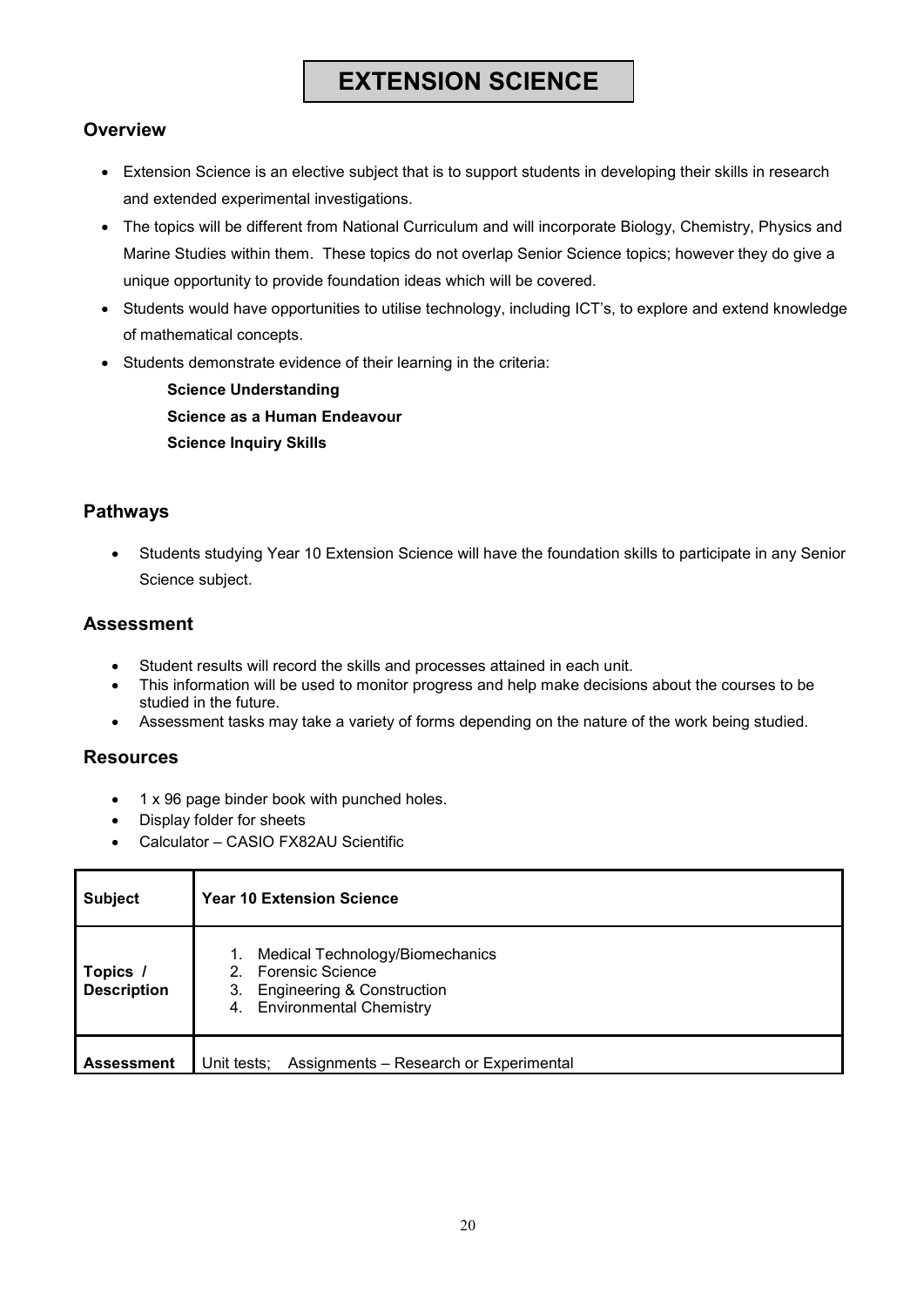# **GRAPHICS**

# **Overview**

• Graphics focuses on the underpinning industry practices and production processes required to produce the technical drawings used in a variety of industries, including building and construction, engineering and furnishing.

# **Pathways**

• Students studying Year 10 Graphics will develop the skills required to be able to read & interpret plans as well as representing these plans in drawing & digital formats, to contribute to senior school pathways such as Furnishing Skills and Industrial Technology Skills.

## **Assessment**

- Student results will record the skills and processes attained in each unit.
- This information will be used to monitor progress and help make decisions about the courses to be studied in the future.
- Assessment tasks will take the form of drawings, project investigations, project evaluation or creating models, depending on the nature of the work being studied.

- 1 x 96 page binder book.
- Calculator CASIO FX82AU Scientific

| <b>Subject</b>                 | Year 10 Graphics                                                                                                                                                                                               |
|--------------------------------|----------------------------------------------------------------------------------------------------------------------------------------------------------------------------------------------------------------|
| Topics /<br><b>Description</b> | Back to the basics, including board and T-square and computer work.<br>General graphical drawing using board and computer.<br>2.<br>Architectural Drawing and Floor plans<br>3.<br>4. 3 Dimensional Modelling. |
| <b>Assessment</b>              | Could include Drawings, Investigations, Evaluations or Creating Models.                                                                                                                                        |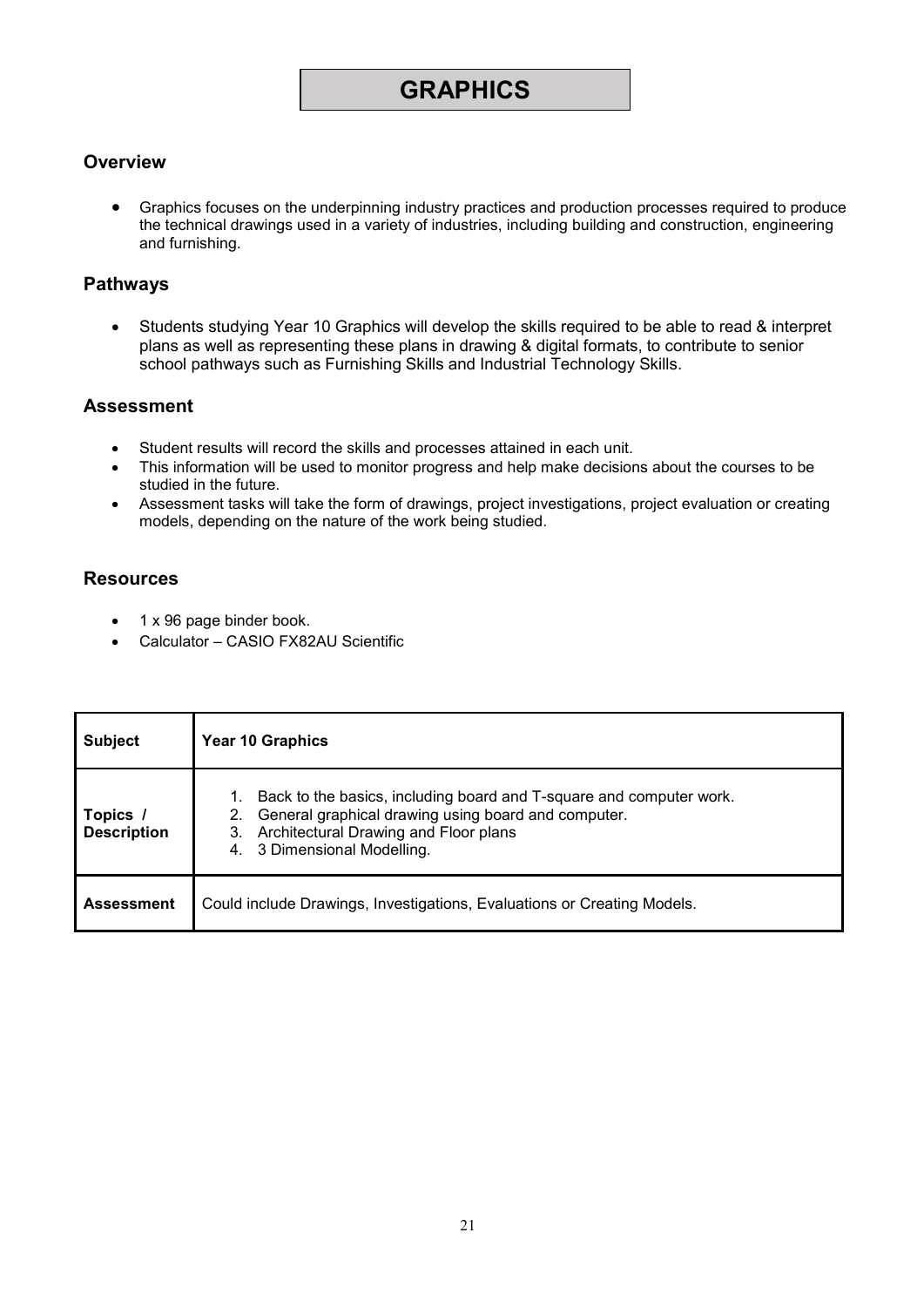# **Overview**

- The Japanese language elective follows the Australian Curriculum
- Year 10 Japanese builds on prior knowledge and experience with Japanese in junior years.
- Students become more confident in communicating in a wider range of contexts through greater control of language structures and vocabulary and increased understanding of the variability of language use. They use Japanese to communicate and interact; to access and exchange information; to express feelings and opinions; to participate in imaginative and creative experiences; and to create, interpret and analyse a wider range of texts and experiences.
- Students have a variety of opportunities to interact with people from Japan and use their language skills throughout the year, including excursions, competitions and incursions.

# **Pathways**

- Japanese is recognised as an important language in enabling students to engage with Asia and increased trade, tourism and educational opportunities.
- Students studying Japanese in year 10 are preparing for continued languages through Distance Education and employability in a globalised workforce.
- Students who continue Japanese through year 10 are eligible for participation in future school Japan Trips.

# **Assessment**

- Students will be assessed in a range of tasks demonstrating their Japanese language communication and understanding skills. Assessment will include tasks for students to demonstrate comprehension (listening and reading) and composition (speaking and writing) in Japanese.
- Unit tests and assignments, including videos and portfolio work

- 1 x 96 page 10mm grid book.
- Education Perfect subscription
- iiTomo 3+4 Activity Book (carried over from year 9)

| <b>Subject</b>                 | Year 10 Japanese                                                                                                                                                                                                                                                        |
|--------------------------------|-------------------------------------------------------------------------------------------------------------------------------------------------------------------------------------------------------------------------------------------------------------------------|
| Topics /<br><b>Description</b> | Languages and multicultural Japan<br>1.<br>2.<br>Shopping<br>3.<br>Homestay in Australia - considering cultural experiences<br><b>Recreation - Inviting Friends</b><br>4.<br>Part-time work, job opportunities and considering work conditions<br>5.<br>6. Future plans |
| <b>Assessment</b>              | Tests, assignments, video production and digital portfolios                                                                                                                                                                                                             |